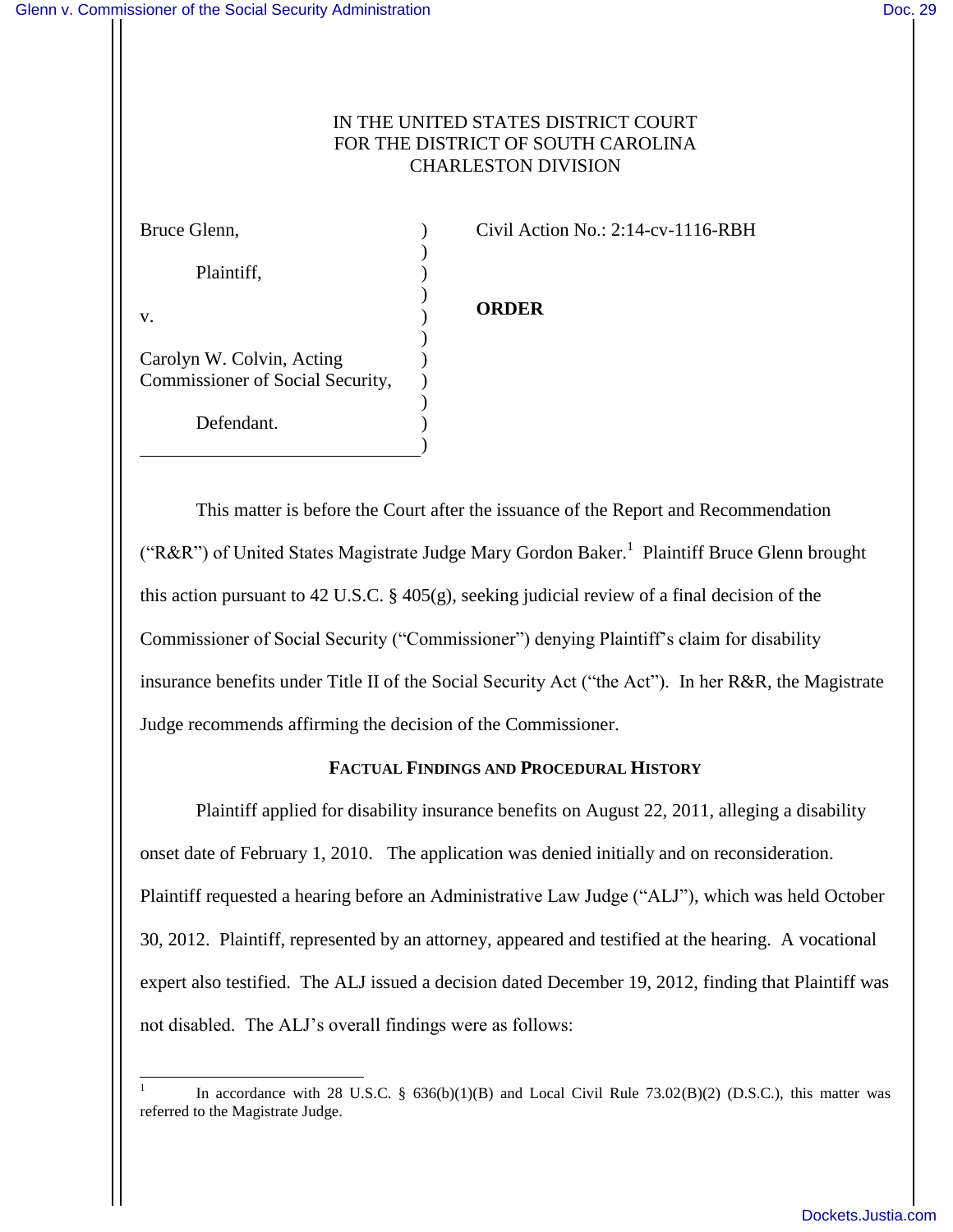1. The claimant meets the insured status requirements of the Social Security Act through June 30, 2016.

2. The claimant has not engaged in substantial gainful activity since February 1, 2010, the alleged onset date (20 CFR 404.1571 et seq.).

3. The claimant has the following severe impairments: malignant hypertension, cardiomyopathy, stage II chronic kidney disease, glaucoma, and substance abuse (20 CFR 404.1520(c)).

. . .

4. The claimant does not have an impairment or combination of impairments that meets or medically equals the severity of one of the listed impairments in 20 CFR Part 404, Subpart P, Appendix 1 (20 CFR 404.1520(d), 404.1525 and 404.1526).

. . .

5. After careful consideration of the entire record, I find that the claimant has the residual functional capacity to perform less than the full range of light work as defined in 20 CFR 404.1567(b), more specifically as follows: The claimant is limited to lifting up to 20 pounds occasionally and lifting or carrying up to 10 pounds frequently, standing or walking for approximately 4 hours per 8-hour workday and sitting for approximately 4-6 hours per 8-hour workday with normal breaks. He requires a sit/stand option, as follows: he is allowed to sit or stand, consistent with the exertional limits described above; cannot be off task more than 5% of the work period (this off task time is above and beyond regular, normal breaks, calculates to 3 minutes per hour for each 2 hour segment of work time, contemplates being off task during inter alia, change from sit to stand, and is scattered through each 2 hour segment of work time); cannot leave work station; can sit in up to 60 minute time segments at any one time; and can stand/walk in up to 45 minute time segments at any one time to relive [sic] sitting and to perform job requirements. He can frequently push or pull with the upper extremities bilaterally, frequently operate foot controls with the lower extremities bilaterally, never climb ladders, ropes, scaffolds, and occasionally climb ramps or stairs, with no more than 4-6 steps at any one time and with the assistance of a single hand rail. He is limited to balancing one-half of the work period (4 out of 8 hours) and occasional stooping, kneeling, and crawling, and no crouching. He needs to avoid concentrated exposure to extreme cold, extreme heat, environmental irritants such as fumes, odors, dusts, and gases, exposure to poorly ventilated areas, exposure to chemicals, and hazards (e.g. use of moving machinery,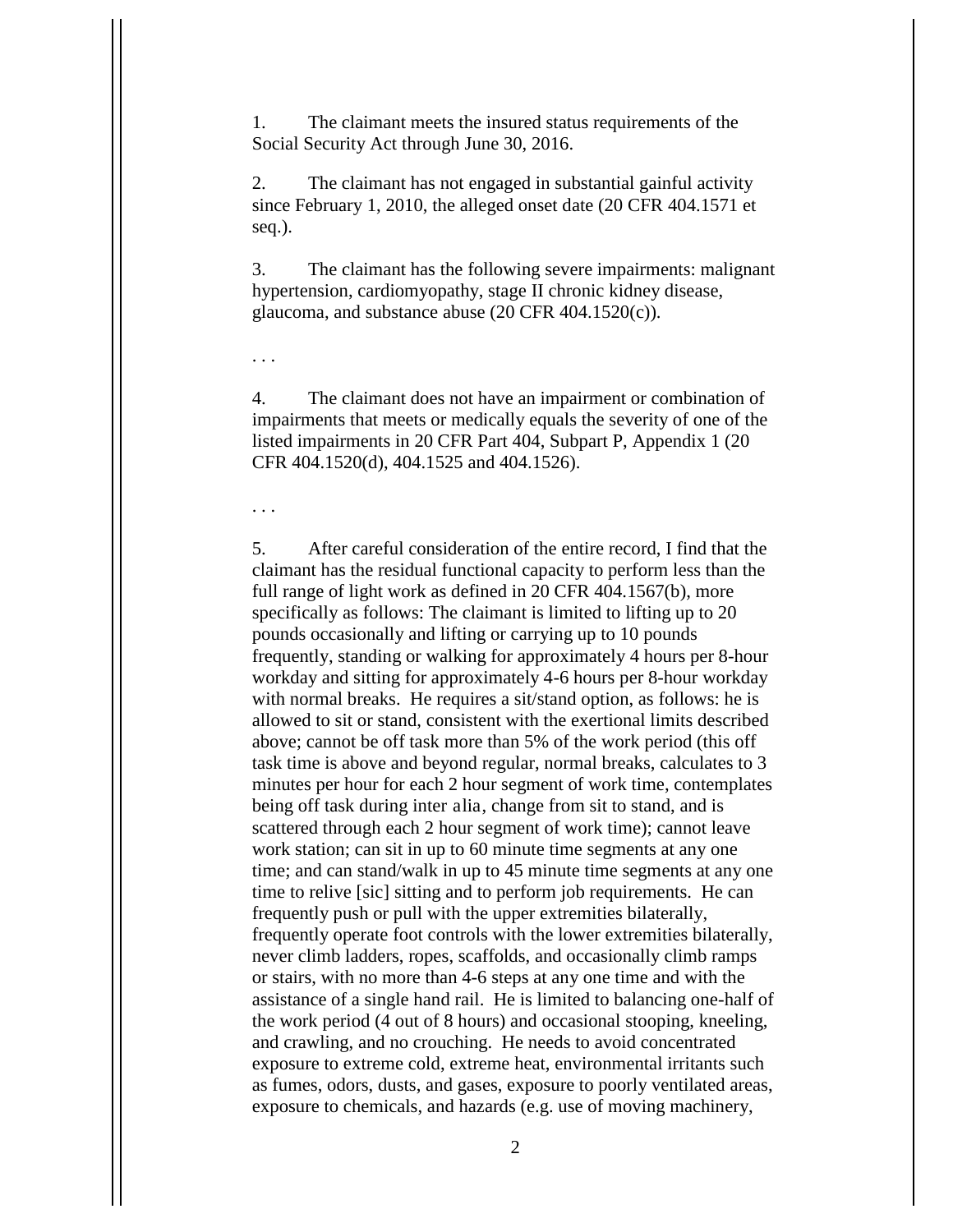and unprotected heights). He is limited to occupations which do not involve the handling, sale or preparation of alcoholic beverages or access to narcotic drugs.

. . .

6. The claimant is unable to perform any past relevant work (20 CFR 404.1565).

. . .

7. The claimant was born on October 9, 1961 and was 48 years old, which is defined as a younger individual age 18-49, on the alleged disability onset date. The claimant subsequently changed age category to closely approaching advanced age (20 CFR 404.1563).

8. The claimant has limited education and is able to communicate in English (20 CFR 404.1564).

9. Transferability of job skills is not material to the determination of disability because using the Medical-Vocational Rules as a framework supports a finding that the claimant is "not disabled," whether or not the claimant has transferable job skills (See SSR 82-41 and 20 CFR Part 404, Subpart P, Appendix 2).

. . .

10. Considering the claimant's age, education, work experience, and residual functional capacity, there are jobs that exist in significant numbers in the national economy that the claimant can perform (20 CFR 404.1569 and 404.1569(a)).

. . .

11. The claimant has not been under a disability, as defined in the Social Security Act, from February 1, 2010, through the date of this decision (20 CFR 404.1520(g)).

Tr. 17–25.

The ALJ's finding became the final decision of the Commissioner when the Appeals

Council denied Plaintiff's request for further review. On March 25, 2014, Plaintiff filed this action

seeking judicial review of the Commissioner's decision. Compl., ECF No. 1. Both Plaintiff and the

Commissioner filed briefs, ECF Nos. 15, 16, 17, and the Magistrate Judge issued her Report and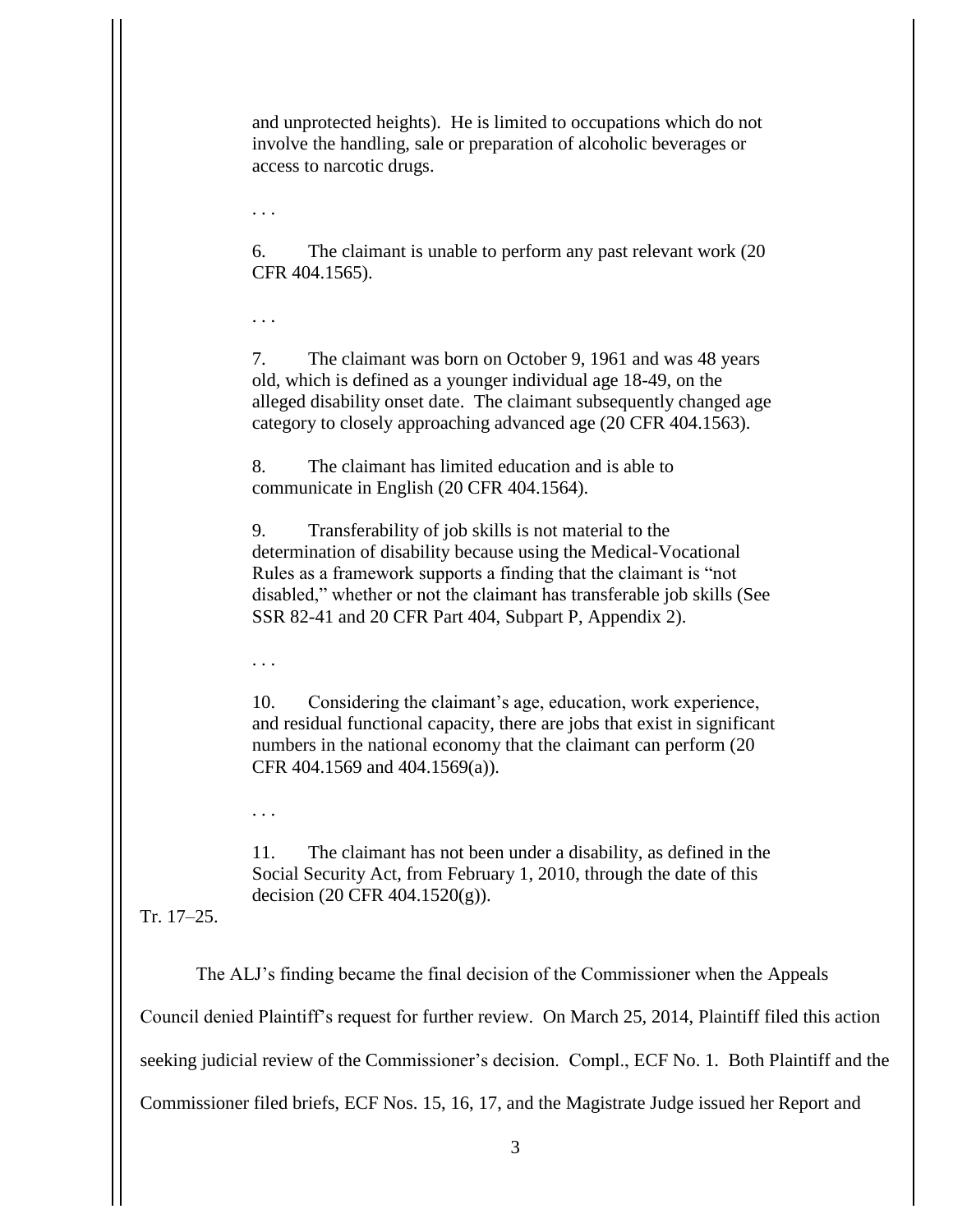Recommendation ("R&R") on June 9, 2015, recommending that the Commissioner's decision be affirmed, R&R, ECF No. 24. Plaintiff filed timely objections to the R&R on June 26, 2015, Pl.'s Objs., ECF No. 25, and the Commissioner replied on July 2, 2015, Def.'s Reply, ECF No. 27.

### **STANDARD OF REVIEW**

The role of the federal judiciary in the administrative scheme established by the Act is a limited one. The Act provides that "[t]he findings of the Commissioner of Social Security as to any fact, if supported by substantial evidence, shall be conclusive . . . ." 42 U.S.C.  $\S$  405(g). "Substantial evidence has been defined innumerable times as more than a scintilla, but less than preponderance." Thomas v. Celebrezze, 331 F.2d 541, 543 (4th Cir. 1964). "Substantial evidence" is "such relevant evidence as a reasonable mind might accept as adequate to support a conclusion." Richardson v. Perales, 402 U.S. 389, 401 (1971) (internal quotation marks and citations omitted).

This statutorily mandated standard precludes a de novo review of the factual circumstances that substitutes the Court's findings for those of the Commissioner. See Vitek v. Finch, 438 F.2d 1157, 1157–58 (4th Cir. 1971); Hicks v. Gardner, 393 F.2d 299, 302 (4th Cir. 1968). The Court "'must uphold the factual findings of the [Commissioner] if they are supported by substantial evidence and were reached through application of the correct legal standard.'" Hancock v. Astrue, 667 F.3d 470, 472 (4th Cir. 2012) (quoting Johnson v. Barnhart, 434 F.3d 650, 653 (4th Cir. 2005) (per curiam)); see also Blalock v. Richardson, 483 F.2d 773, 775 (4th Cir. 1972) (holding that the Court must uphold the decision supported by substantial evidence "even should [it] disagree . . . ."). "From this it does not follow, however, that the findings of the administrative agency are to be mechanically accepted." Flack v. Cohen, 413 F.2d 278, 279 (4th Cir. 1969). "[T]he courts must not abdicate their responsibility to give careful scrutiny to the whole record to assure that there is a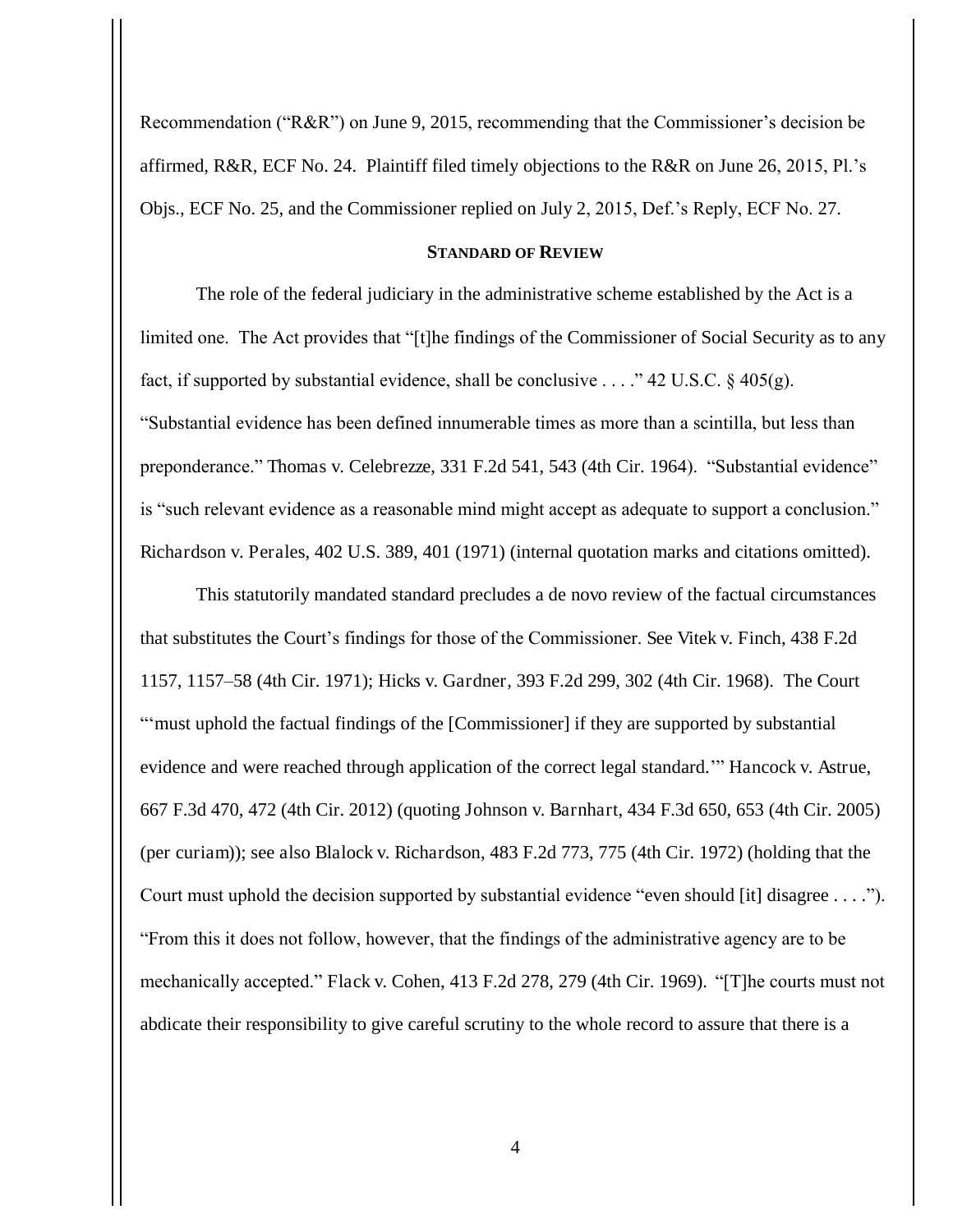sound foundation for the [Commissioner's] findings, and that his conclusion is rational." Vitek, 438 F.2d at 1157–58.

Furthermore, a de novo review is conducted of the Magistrate Judge's R&R. 28 U.S.C. §  $636(b)(1)$ . The R&R is only a recommendation to the Court and has no presumptive weight; indeed, the responsibility to make a final determination remains with the district court. Mathews v. Weber, 423 U.S. 261, 270–71 (1976). The Court is charged with making a de novo determination of those portions of the R&R to which specific objection is made, and the Court may accept, reject, or modify, in whole or in part, the recommendation of the Magistrate Judge, or recommit the matter to the Magistrate Judge with instructions. 28 U.S.C. § 636(b)(1).

The right to de novo review, however, may be waived by the failure to file timely objections. Orpiano v. Johnson, 687 F.2d 44, 47 (4th Cir. 1982). The Court need not conduct a de novo review when a party makes only "general and conclusory objections that do not direct the [C]ourt to a specific error in the [M]agistrate's proposed findings and recommendations." Id. Moreover, in the absence of objections to the R&R, the Court is not required to give any explanation for adopting the recommendation. Camby v. Davis, 718 F.2d 198, 199 (4th Cir. 1983). In that event, however, the Court must "'satisfy itself that there is no clear error on the face of the record in order to accept the recommendation.'" Diamond v. Colonial Life & Accident Ins. Co., 416 F.3d 310, 315 (4th Cir. 2005) (quoting Fed. R. Civ. P. 72 advisory committee's note)).

#### **DETERMINATION OF DISABILITY**

Under the Act, Plaintiff's eligibility for the benefits she is seeking hinges on whether she is under a "disability." 42 U.S.C. § 423(a). The term "disability" is defined as the "inability to engage in any substantial gainful activity by reason of any medically determinable physical or mental impairment which can be expected to result in death or which has lasted or can be expected to last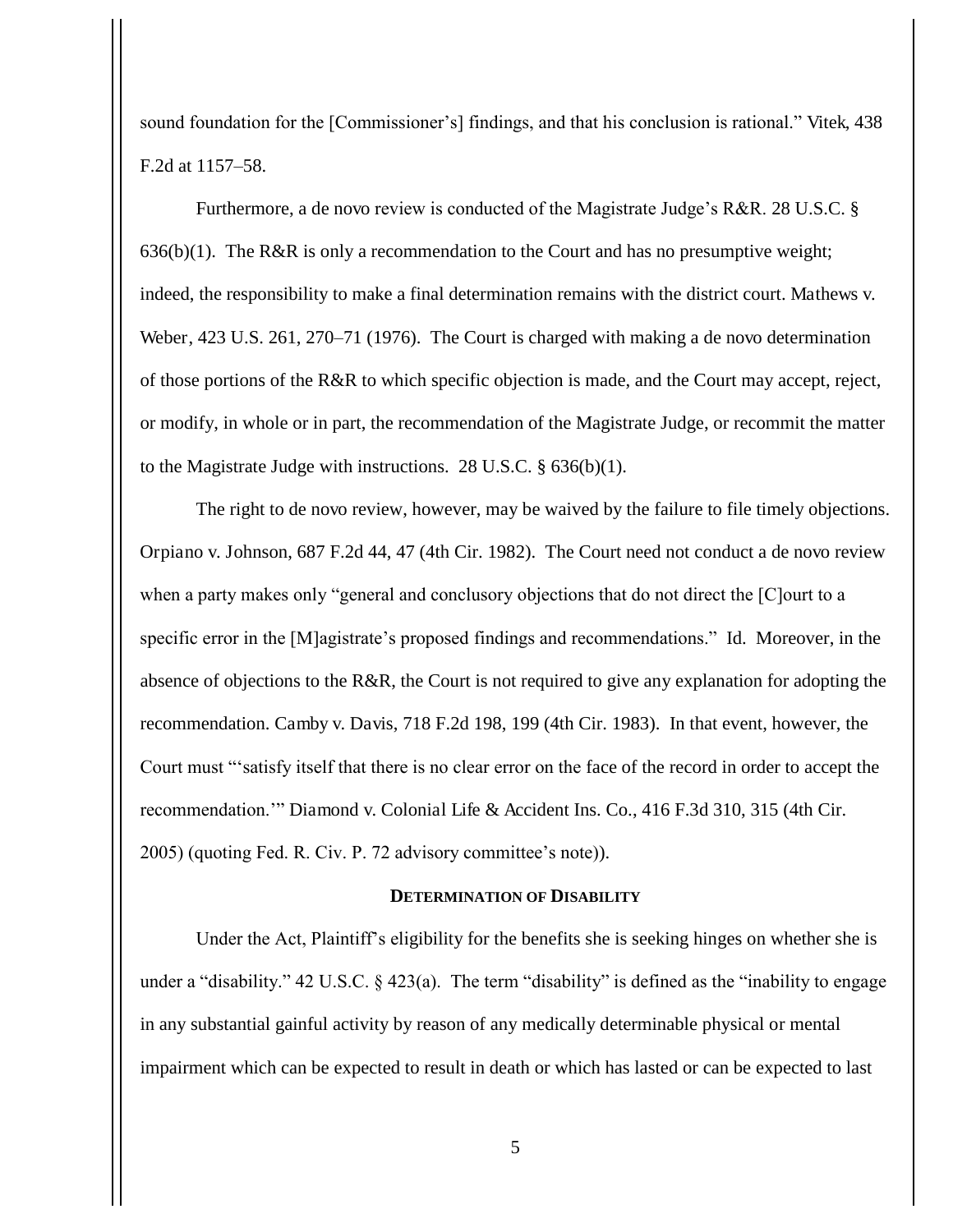for a continuous period of not less than 12 months . . . ." Id.  $\S$  423(d)(1)(A). "The ultimate burden to prove disability lies on the claimant." Preston v. Heckler, 769 F.2d 988, 990 n.\* (4th Cir. 1985). A claimant may establish a prima facie case of disability based solely upon medical evidence by demonstrating that her impairments meet or medically equal the listed impairments set forth in Appendix 1 of Subpart P. 20 C.F.R. § 404.1520(d).

If such a showing is not possible, a claimant may also establish a prima facie case of disability by proving that she could not perform her customary occupation as the result of physical or mental impairments. See Taylor v. Weinberger, 512 F.2d 664 (4th Cir. 1975). Because this approach is premised on the claimant's inability to resolve the question solely on medical considerations, it then becomes necessary to consider the medical evidence in conjunction with certain "vocational factors." 20 C.F.R. § 404.1560(b). These factors include the claimant's (1) "residual functional capacity," id.  $\S$  404.1560; (2) age, id.  $\S$  404.1563; (3) education, id.  $\S$ 404.1564; (4) work experience, id. § 404.1565; and (5) the existence of work "in significant numbers in the national economy" that the individual can perform, id. § 404.1560. If the assessment of the claimant's residual functional capacity leads to the conclusion that she can no longer perform her previous work, it must be determined whether the claimant can do some other type of work, taking into account remaining vocational factors. Id. The interrelation between these vocational factors is governed by Appendix 2 of Subpart P. Thus, according to the sequence of evaluation suggested by 20 C.F.R. § 404.1520, it must be determined: (1) whether the claimant is currently gainfully employed, (2) whether she suffers from some physical or mental impairment, (3) whether that impairment meets or medically equals the criteria of Appendix 1, (4) whether, if those criteria are not met, the impairment prevents her from returning to her previous work, and (5) whether the impairment prevents her from performing some other available work.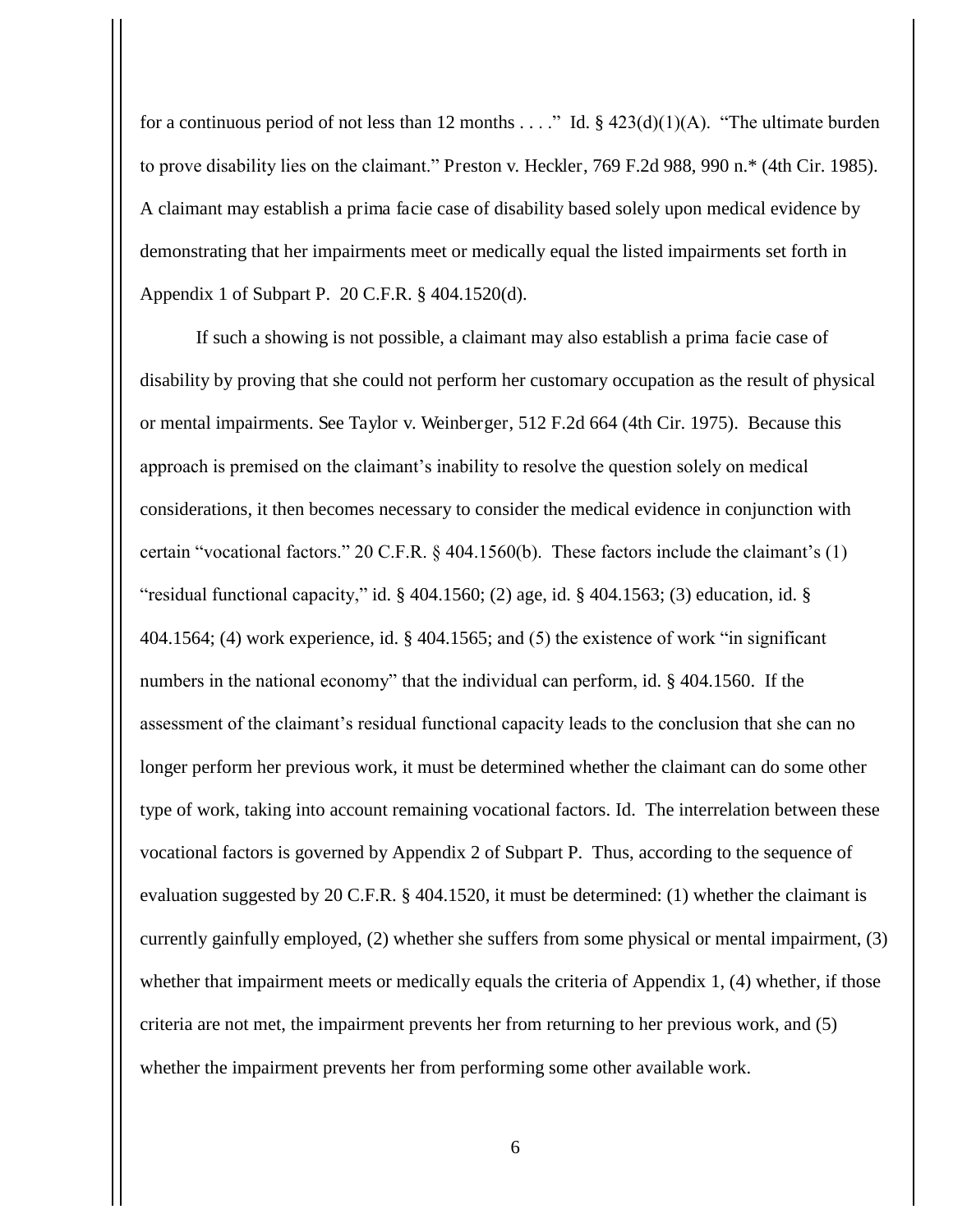#### **ANALYSIS**

 The Magistrate Judge recommended affirming the decision of the Commissioner. Specifically, the Magistrate Judge concluded that (1) the ALJ did not err in finding that the claimant was not illiterate, but had a limited education, and (2) the ALJ did not err in finding that the Plaintiff's work experience included skilled and semi-skilled work, and thus Grid Rule 202.09 did not apply. In his objections, Plaintiff argues that the Magistrate Judge erred in recommending finding that the ALJ properly assessed Plaintiff's illiteracy, and thus his disability. For the reasons explained below, the Court rejects the Report and Recommendation of the Magistrate Judge and finds that the ALJ's decision is not supported by substantial evidence. The Court reverses the ALJ's findings and remands for further proceedings consistent with this opinion.

### **Plaintiff's Arguments**

Plaintiff argues the ALJ erred in not finding him illiterate, and thus disabled. Specifically, Plaintiff argues that Grid Rule 202.09 (Medical Vocational Rules) requires that Plaintiff be found disabled, if his skills from previous skilled and semi-skilled positions are non-transferable, and if he is found illiterate. Plaintiff argues that, in fact, he is illiterate and the ALJ's finding that transferability of job skills was not material to disability was in error. Plaintiff argues that the ALJ did not sufficiently weigh the opinion of Plaintiff's examining psychologist that Plaintiff was illiterate, nor sufficiently explain why no weight was given to that conclusion. Plaintiff argues that if he is illiterate and his skills are non-transferrable, then the "grids" require a finding of disability.

### **I. Disability under Grid Rule 202.09**

Where a claimant is closely approaching advanced age, illiterate or unable to communicate in English, and has unskilled or no past work experience, Grid Rule 202.09 dictates a finding that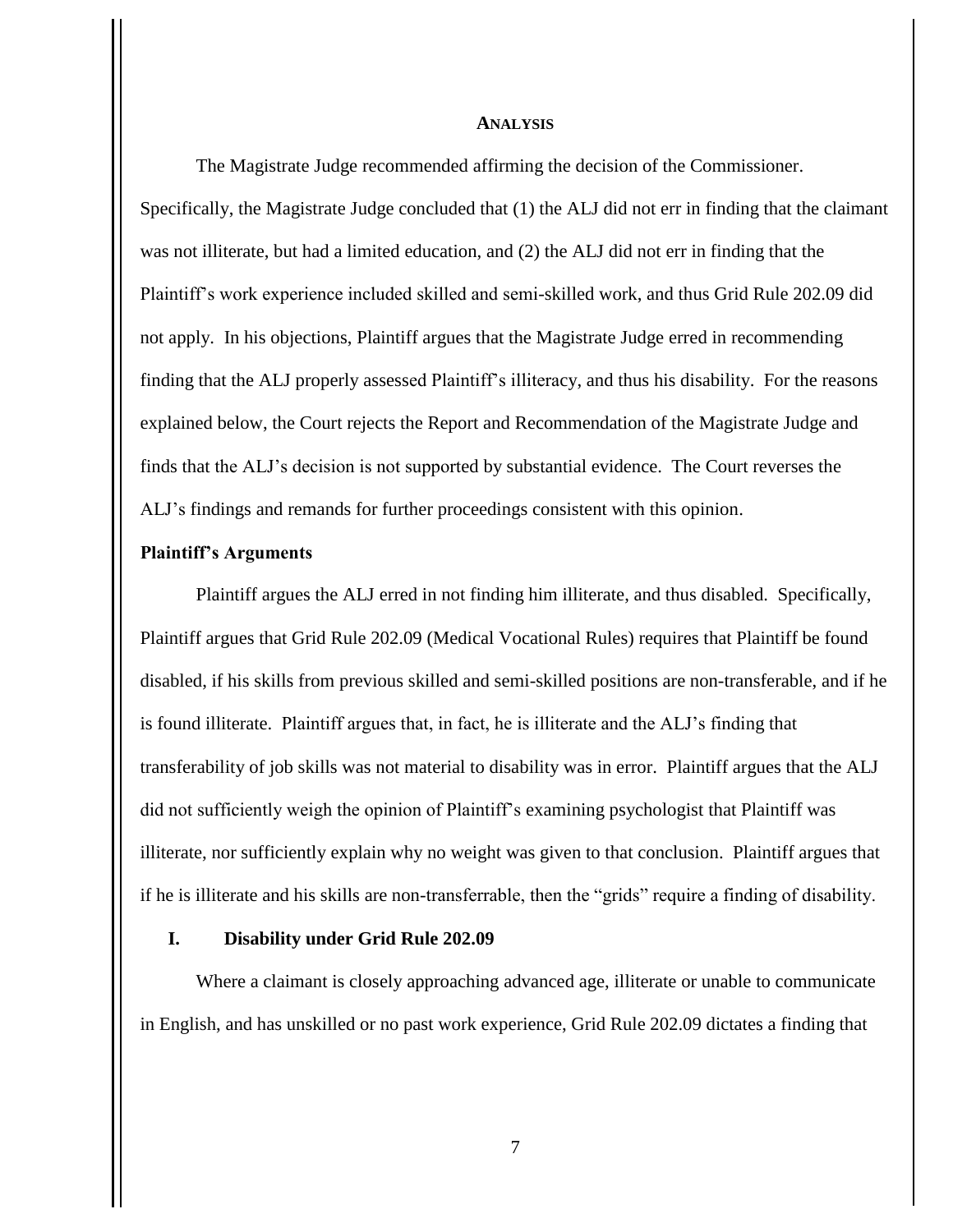claimant is disabled. 20 C.F.R. 404, Subpart P, App'x 2, § 202.09. The ALJ found that Plaintiff had "limited education and is able to communicate in English." [ALJ Decision, ECF# 13-2, at 25]. The ALJ also found that Plaintiff's past relevant work involved skilled and semi-skilled work. Id. The ALJ found that the transferability of job skills was not material to the determination of disability "because using the Medical-Vocational Rules as a framework supports a finding that the claimant is 'not disabled,' whether or not the claimant has transferable job skills." Id.

## **a) Plaintiff's Education/Literacy**

Plaintiff argues that the ALJ did not accord sufficient weight to examining psychologist Dr. Loring's opinion that Plaintiff was functionally illiterate, and did not sufficiently explain why he gave no weight to Dr. Loring's opinion on Plaintiff's literacy. Dr. Loring, a non-treating medical source, performed a reading assessment on Plaintiff on April 20, 2012, and issued the following opinion:

> Results indicate that Mr. Glenn would not be able to read low-literacy materials designed for adults. He would need repeated oral instructions, materials made mostly of illustrations, or audio/video tapes to learn tasks. He was able to sign and print his name. Mr. Glenn presents as someone who is functionally illiterate who would be unable to read and comprehend simple instructions and lists. He evidenced good effort and tried to sound out words he was not capable of reading. He did not give up easily. The scores obtained during this assessment appear to be consistent with his academic placement history as well as his vocational history in that the jobs Mr. Glenn has possessed in the past do not appear to be the sort that would require reading skills.

[Dr. Loring Opinion, ECF# 13-8, at 33]. On a separate form, Dr. Loring responded "Yes" to the question, "[i]s Bruce Glenn illiterate under the following definition: Illiteracy means the inability to read or write. We consider someone illiterate if the person cannot read or write a simple message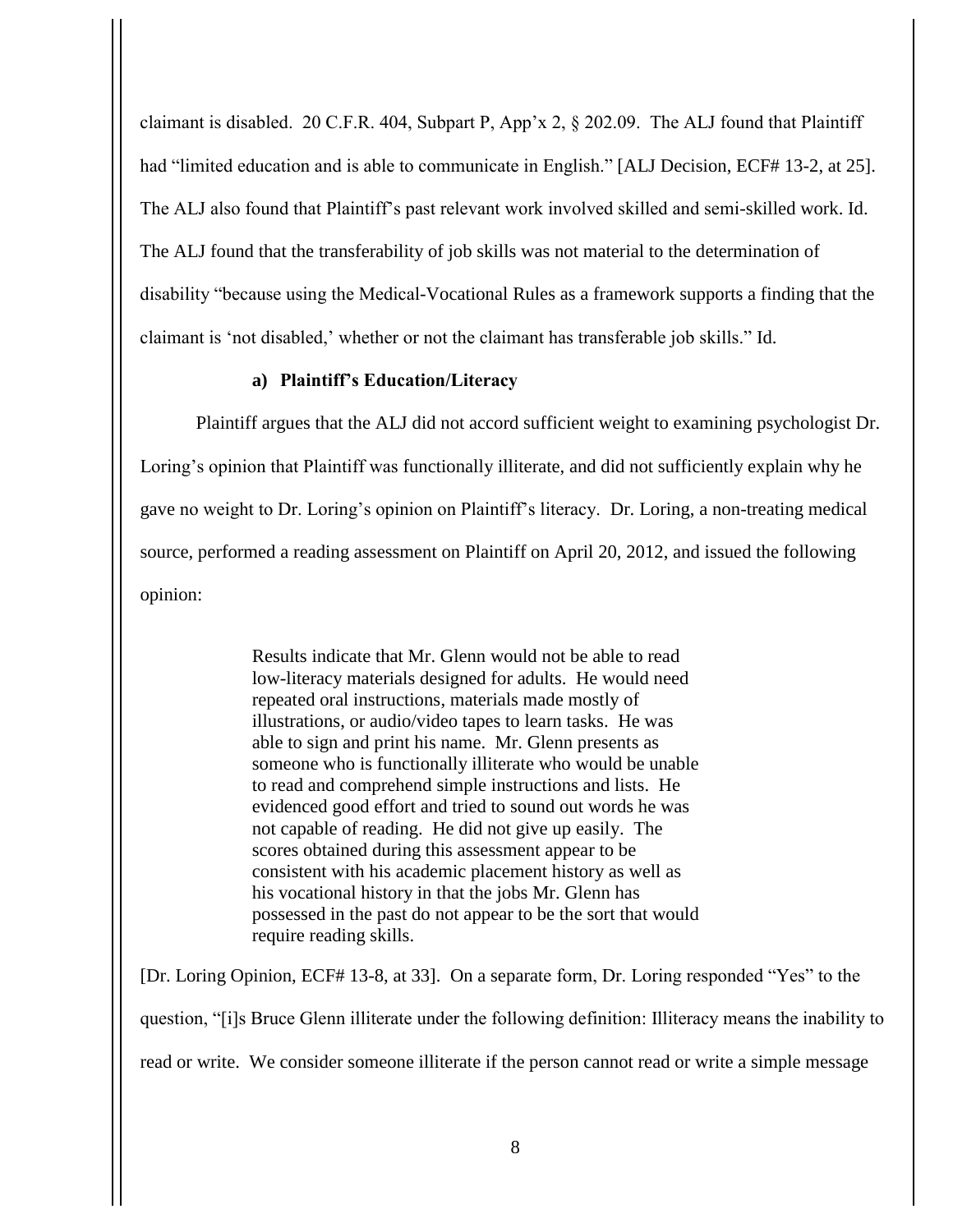such as instructions or inventory lists even though the person can sign his or her name. Generally, an illiterate person has had little or no formal schooling." Id. At 31.

 Under the Social Security regulations, "illiteracy means the inability to read or write. We consider someone illiterate if the person cannot read or write a simple message such as instructions or inventory lists even though the person can sign his or her name. Generally, an illiterate person has had little or no formal schooling." 20 C.F.R. § 404.1564(b)(1). Therefore, in Dr. Loring's opinion, Plaintiff is illiterate using the definition of illiteracy found in § 404.1564(b)(1) of the Social Security regulations.

The ALJ stated that he gave significant weight to the "described adaptive functioning of the claimant by Dr. Loring."<sup>2</sup> [ALJ Decision, ECF# 13-2, at 25]. The ALJ did not, however, explain the weight given to Dr. Loring's conclusion that Plaintiff was "illiterate" or provide any reasons for rejecting it. Reviewing courts "cannot determine if findings are supported by substantial evidence unless the [Commissioner] explicitly indicates the weight given to all of the relevant evidence." Gordon v. Schweiker, 725 F.2d 231, 235 (4<sup>th</sup> Cir. 1984). The ALJ was required to consider Dr. Loring's opinion and "provide specific, legitimate reasons for rejecting it." Doyal v. Barnhart, 331 F.3d 758, 764 (10<sup>th</sup> Cir. 2003); Lester v. Chater, 81 F.3d 821, 830-31 (9<sup>th</sup> Cir. 1995) ("the opinion of an examining doctor, even if contradicted by another doctor, can only be rejected for specific and legitimate reasons that are supported by substantial evidence in the record"); Hardwick v. Astrue, 782 F. Supp. 2d 1170, 1178 (E.D. Wash. 2011) (stating that "if the medical source is an examining or treating physician, the Commissioner must provide 'clear and convincing' reasons for rejecting an uncontradicted opinion"). Because the ALJ did not indicate the weight given to Dr. Loring's

<sup>&</sup>lt;sup>2</sup> The ALJ's reference to "adaptive functioning" in Dr. Loring's opinion is curious since it does not appear that Dr. Loring's opinion makes any findings with respect to adaptive functioning.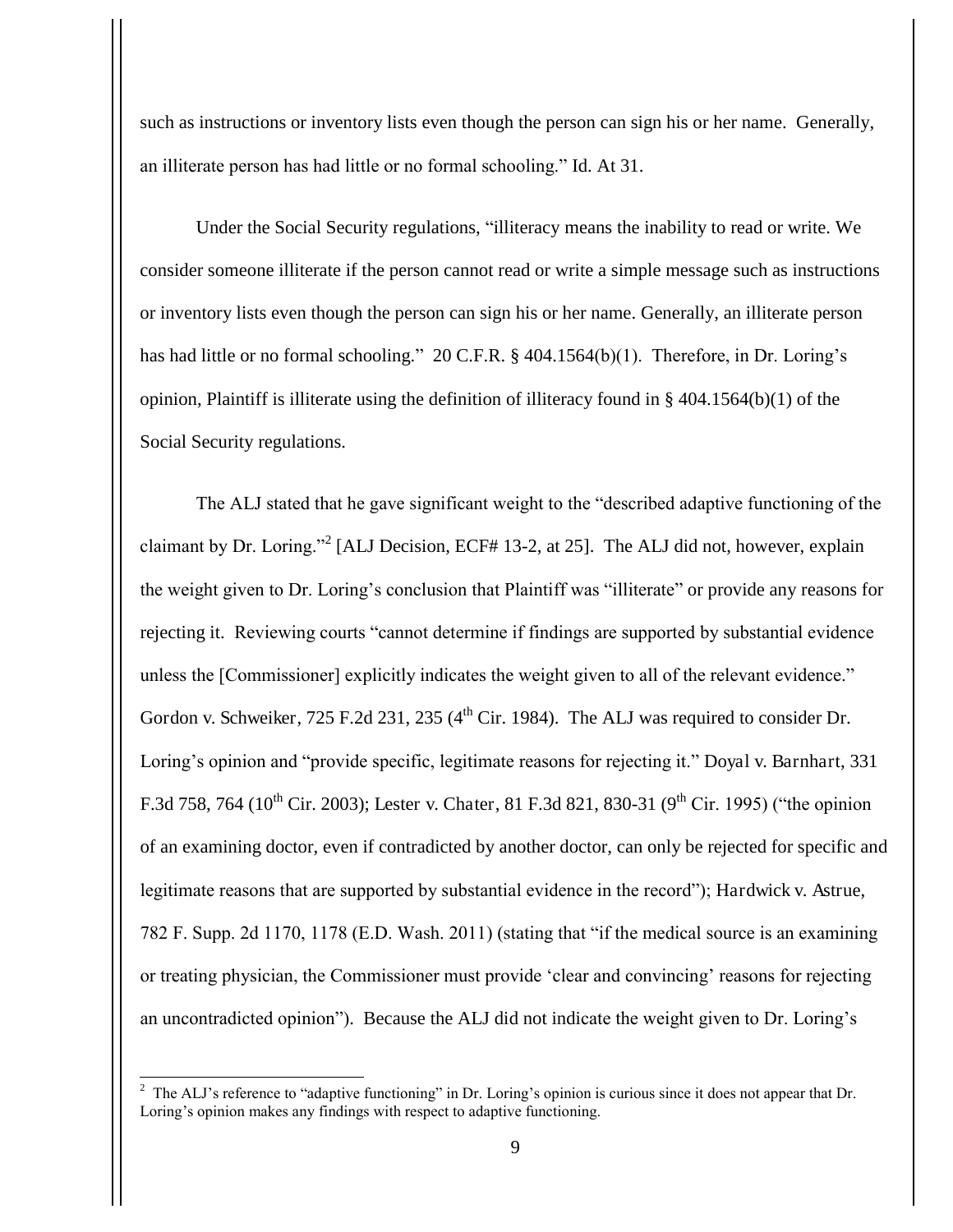opinion and failed to provide specific, legitimate reasons for rejecting it, this Court cannot say that the ALJ's decision is supported by substantial evidence.

### **b) Past Work Experience**

As indicated above, where a claimant is closely approaching advanced age, illiterate or unable to communicate in English, and has unskilled or no past work experience, Grid Rule 202.09 requires a finding that the claimant is disabled. 20 C.F.R. 404, Subpart P, App'x 2, § 202.09. The ALJ found that Plaintiff had engaged in past work "classified as skilled and semi-skilled," and specifically noted two semi-skilled and one skilled positions Plaintiff had held. [ALJ Decision, ECF# 13-2, at 25]. The ALJ did not make any findings concerning the transferability of Plaintiff's job skills but instead found that the transferability of job skills was not material to the determination of disability "because using the Medical-Vocational Rules as a framework supports a finding that the claimant is 'not disabled,' whether or not the claimant has transferable job skills." Id. For purposes of establishing disability under Grid Rule 202.09, the transferability of Plaintiff's job skills becomes relevant, however, if Plaintiff can establish that he is illiterate. See, e.g. Silveira v. Apfel, 204 F.3d 1257, 1260 ( $9<sup>th</sup>$  Cir. 2000) (holding that "in applying the grid rules the Commissioner must treat a skilled or semi-skilled work history with no transferable skills as equivalent to an unskilled work history"); *Barillaro v. Comm'r of Soc. Sec.*, 216 F. Supp. 2d 121, 130-31 (E.D.N.Y. 2002); Vintson v. Astrue, No. CV-12-S-767-J, 2013 WL 24290, at \*3 (N.D. Ala. Jan. 2, 2013); Trevino v. Astrue, No. B-08-152, 2009 WL 2886317, at \*6 (S.D. Tex. Sept. 4, 2009).

Plaintiff argues that past skilled or semi-skilled work where the skills are not transferable is the same as unskilled previous work. ECF No. 25 at 2-6. The Social Security regulations specifically provide that "[i]f you cannot use your skills in other skilled or semi-skilled work, we will consider your work background the same as unskilled." 20 C.F.R. § 404.1565(a). Social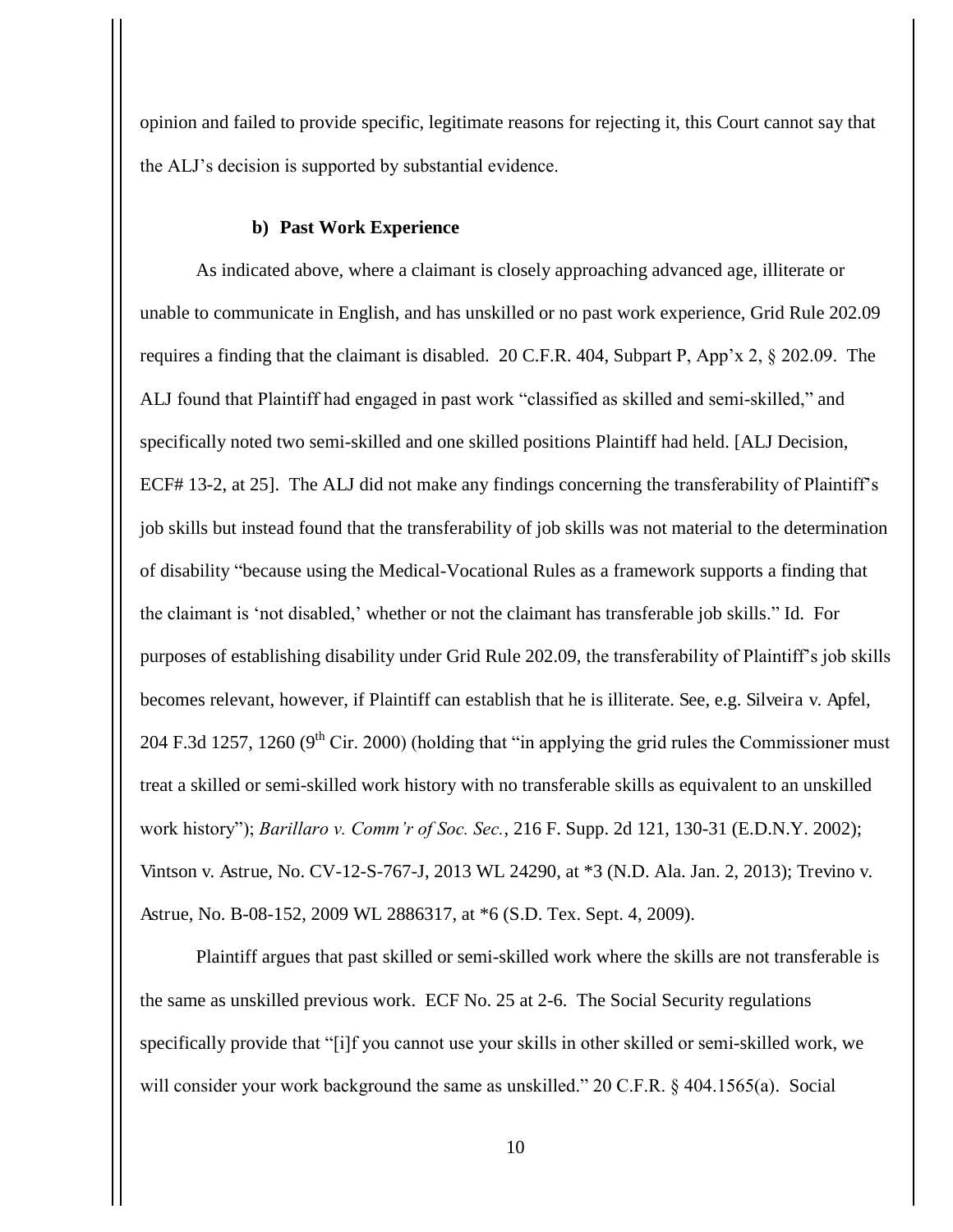Security Ruling 82–41 also clearly states the Commissioner's intent to treat an unskilled work history and a skilled or semi-skilled work history with no transferable skills as equivalent:

> [A] person has no special advantage if he or she is skilled or semiskilled but can qualify only for an unskilled job because his or her skills cannot be used to any significant degree in other jobs. The table rules in Appendix 2 are consistent with the provisions regarding skills because the same conclusion is directed for individuals with an unskilled work background and for those with a skilled or semiskilled work background whose skills are not transferable.

Soc. Sec. Rul. 82–41 at  $\P$  2(a) (emphasis added).

The Magistrate Judge rejected Plaintiff's argument that a skilled or semi-skilled work history with no transferable skills should be treated the same as unskilled history concluding that the Grids themselves treat the two categories differently. Indeed, the Grids have separate categories for unskilled work history and skilled or semi-skilled – skills not transferable. See Medical Vocational (Grid) Rules, 20 C.F.R. pt. 404, subpt. P, app. 2. However, neither the Magistrate Judge nor the Commissioner attempts to reconcile their conclusion with 20 C.F.R. § 404.1565(a) or Social Security Ruling 82-41. The case relied on by the Magistrate Judge, Caudill v. Astrue, No. 7:06- 028-DCR, 2009 WL 3270491, at \*4 (E.D.Ky. Oct. 9, 2009), also makes no attempt to reconcile the conflict between its holding and 20 C.F.R. § 404.1565(a) or Social Security Ruling 82-41.

In Silveira v. Apfel, the Ninth Circuit, relying on 20 C.F.R. § 404.1565(a), Social Security Rule 82-41, and the narrative regulations in the medical vocational guidelines, held that "[a]ll grid rules are to be interpreted as treating a skilled or semi-skilled work history with no transferable skills as equivalent to an unskilled work history." 204 F.3d 1257, 1261 ( $9<sup>th</sup>$  Cir. 2000). The Silveira decision and the district court opinions following Silveira are consistent with the Social Security Regulation and administrative ruling referenced above. See Harris v. Astrue, No. 2:08–cv–0667, 2008 WL 5339814, \*8 (W.D.Pa. Dec. 22, 2008) ("Therefore, in applying the proper regulations, it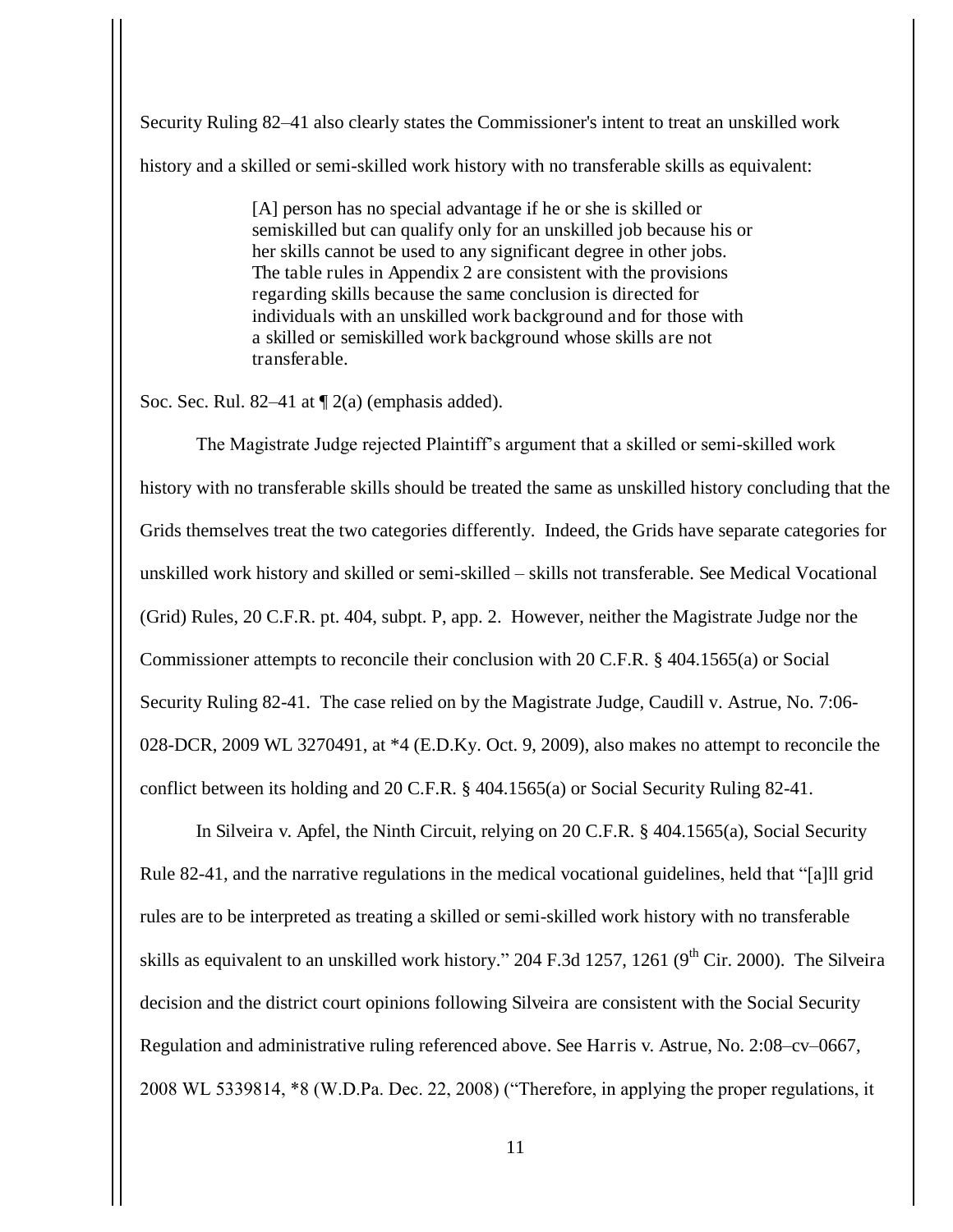is clear that the ALJ should have treated Plaintiff's skilled work history as unskilled because he made the specific finding that Plaintiff did not have any transferable skills."); Mosleh v. Barnhart, No. CIV.A.01–418–SLR, 2002 WL 31202674, \*10 (D.Del. Sept. 26, 2002) ("Grid rule 201.17, read in conjunction with the regulation, also places individuals within the rule who possess no transferable skills."); *Barillaro v. Comm'r of Soc. Sec.*, 216 F. Supp. 2d 121, 130-31 (E.D.N.Y. 2002); Vintson v. Astrue, No. CV-12-S-767-J, 2013 WL 24290, at \*3 (N.D. Ala. Jan. 2, 2013); Trevino v. Astrue, No. B-08-152, 2009 WL 2886317, at \*6 (S.D. Tex. Sept. 4, 2009). The Court agrees with the conclusion of the  $9<sup>th</sup>$  Circuit in Silveira – that skilled or semi-skilled work history with no transferable skills is equivalent to an unskilled work history under the applicable Social Security regulations and rulings.

The Commissioner does not appear to dispute that Plaintiff's skills are not transferable. Instead, Commissioner argues that Plaintiff is not disabled under Grid Rule 202.09 because substantial evidence exists that Plaintiff is not illiterate, but falls into the "limited or less" education category.

As stated above, the ALJ erred by failing to assign weight and provide specific, legitimate reasons for rejecting Dr. Loring's opinion that Plaintiff was illiterate. As a result, the Court finds that the ALJ's decision is not supported by substantial evidence. In light of the ALJ's failure to assign weight and provide specific reasons for rejecting Dr. Loring's opinion, the Court also finds that the case should be remanded for the ALJ to: 1) consider and explain the weight given to Dr. Loring's opinion that Plaintiff is illiterate; 2) determine whether Plaintiff is disabled under Grid Rule 202.09; and 3) determine whether Plaintiff's job skills are non-transferrable with the understanding that skilled or semi-skilled work history with no transferable skills is equivalent to an